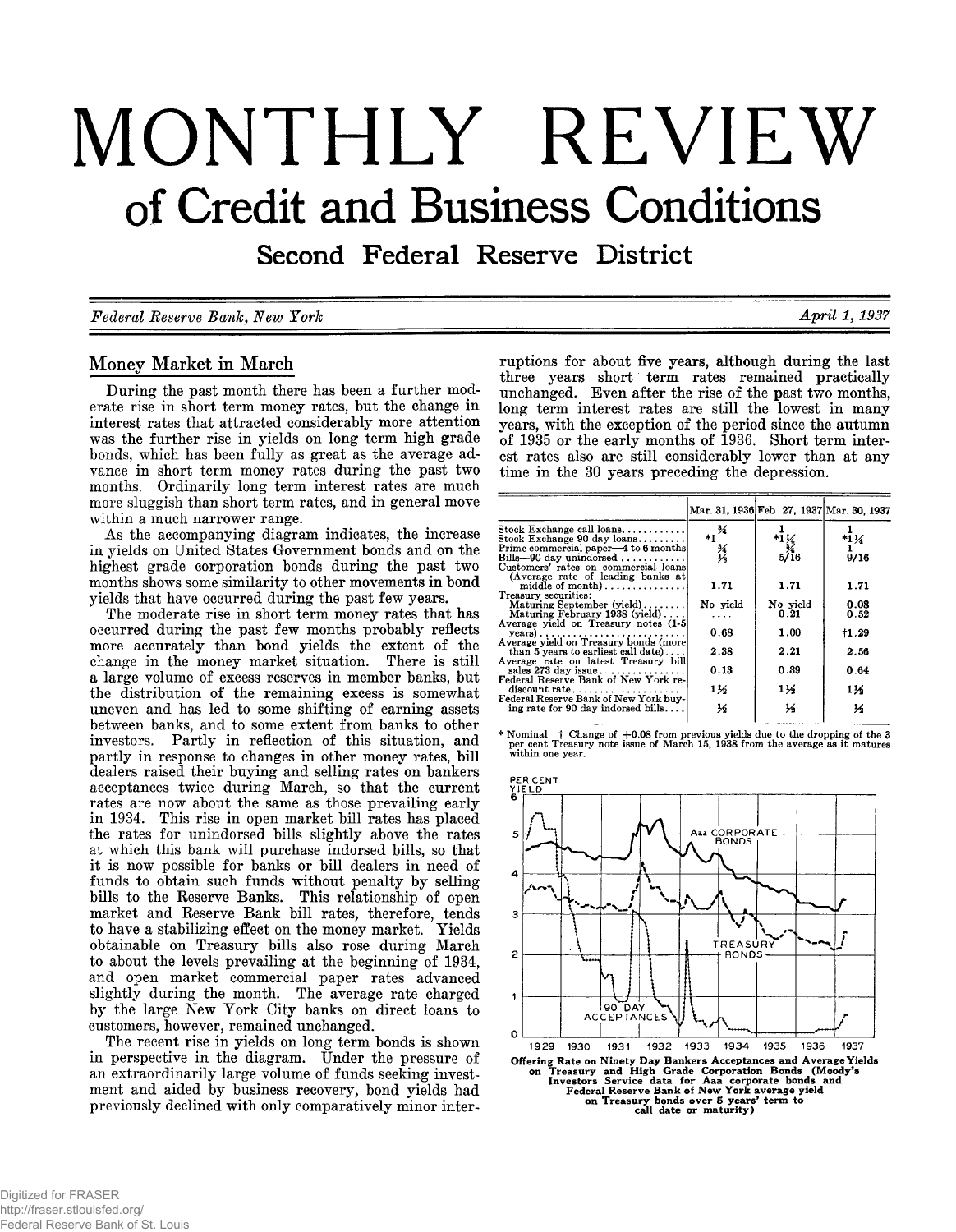#### **Excess Reserves**

**The volume of excess reserves held by member banks has fluctuated widely during the past month, especially in the New York City banks. At the end of February, despite substantial withdrawals of funds by out of town banks, the principal New York City banks had about \$800,000,000 of excess reserves. The March 1 increase in reserve requirements, together with some further outflow of funds to other parts of the country, reduced the amount to about \$435,000,000, and a further reduction to about \$350,000,000 occurred in the next few days, largely as a result of the usual first of the month settlements, including the collection of interest and dividend checks drawn on the New York banks. In the remainder of the month excess reserves in New York fluctuated between about \$335,000,000 and \$470,000,000, reflecting Government collections and disbursements and movements of funds between New York and other parts of the country. In the latter part of March, following some further reduction during the course of the month, the total balances of out of town banks in the principal New York City member banks were below \$1,700,000,000, a reduction of approximately \$200,000,000 from a month previous, and of about \$475,000,000 from the high point of last November.**

**For the country as a whole, excess reserves of member banks were reduced from about \$2,100,000,000 near the end of February, to a little over \$1,300,000,000 early in March, but a moderate increase followed, and on March 17 the amount rose to approximately \$1,450,000,000, due to a temporary excess of Treasury disbursements over receipts. In the following week excess reserves declined again to \$1,270,000,000, largely as a result of Treasury operations including further income tax collections and a withdrawal of funds from Government depositaries; Government deposits in the Reserve Banks, which had been reduced on March 17 to about \$87,000,000, rose on March 24 to \$279,000,000. Toward the end of the month excess reserves were equal to about 15 to 20 per cent of required reserves in the large New York City member banks, and averaged about 35 per cent for all other member banks.**

#### **Member Bank Credit**

**Holdings of United States Government securities by the weekly reporting New York City member banks declined \$240,000,000 further in the four weeks ended March 24, reflecting largely the redemption of Treasury bills maturing on March 16 to 18, which had been held by the New York City banks in large volume. The Government security holdings of these banks have shown a generally diminishing volume since the beginning of last July and are now about \$800,000,000, or 20 per cent, below the high point, and \$250,000,000 below the volume of a year ago. This reduction may be attributed partly to the reduced offerings of additional Government securities and the increased demand for such securities on the part of other investing institutions since the middle of**

**last year, but is probably attributable in part to the substantial reduction in the excess reserves of the New York banks, which has resulted partly from increased reserve requirements and partly from the heavy withdrawals of out of town bank funds referred to above.**

**The loans of these banks, however, have shown a renewed increase in recent weeks. Security loans increased \$76,000,000 in the four weeks ended March 24, probably reflecting, at least in part, borrowings by Government security dealers in connection with the March Treasury financing. All other loans, including chiefly borrowing by business organizations, increased \$91,000,- 000 to a level slightly above the high point of last December and \$400,000,000 above a year ago.**

#### **Bills and Commercial Paper**

**Bill dealers advanced their quotations for bankers acceptances on March 18 and again on March 23. The increases in rates for the month were 3/16 per** cent in the case of 30 day bills, about  $\frac{1}{4}$  per cent for **3, 4, 5, and 6 month bills, and 5/16 per cent for 60 day bills. The current offering rate of 9/16 per cent for 90 day unindorsed acceptances compares with the low of** *Ys* **per cent from October 1934 to July 1936, and with a buying rate at the Federal Reserve Bank of New York of per cent for 90 day indorsed bills, a rate which has been maintained without change since October 1933. After the second increase in market rates, a small amount of bills was sold by an acceptance dealer to the New York Reserve Bank. The higher rates for bills accelerated the investment demand for acceptances and retarded the movement of bills into the market.**

**The volume of bills outstanding increased \$14,000,000 further during February to \$401,000,000, the highest level since April 1935. The February increase was the sixth consecutive monthly increase, and the first increase over January in a decade. A rise in the amount of import bills outstanding to the highest figure since December 1931 accounted for the contraseasonal advance in total bills outstanding.**

(Millions of dollars)

| Type of acceptance        | Feb. 1936             | Jan. 1937             | Feb. 1937             |
|---------------------------|-----------------------|-----------------------|-----------------------|
| between foreign countries | 114<br>94<br>72<br>86 | 141<br>83<br>16<br>68 | 158<br>85<br>68<br>77 |
|                           | 377                   | 387                   | 4ሰ1                   |

**A gradual upward tendency in commercial paper rates continued in evidence during March, and by the last week of the month the rate for average grade prime four to six month commercial paper had become estab**lished at 1 per cent, as compared with  $\frac{3}{4}$  per cent pre**viously. Dealers' acquisitions of new paper continued to increase during March and again represented borrowings by a diversified list of business enterprises.**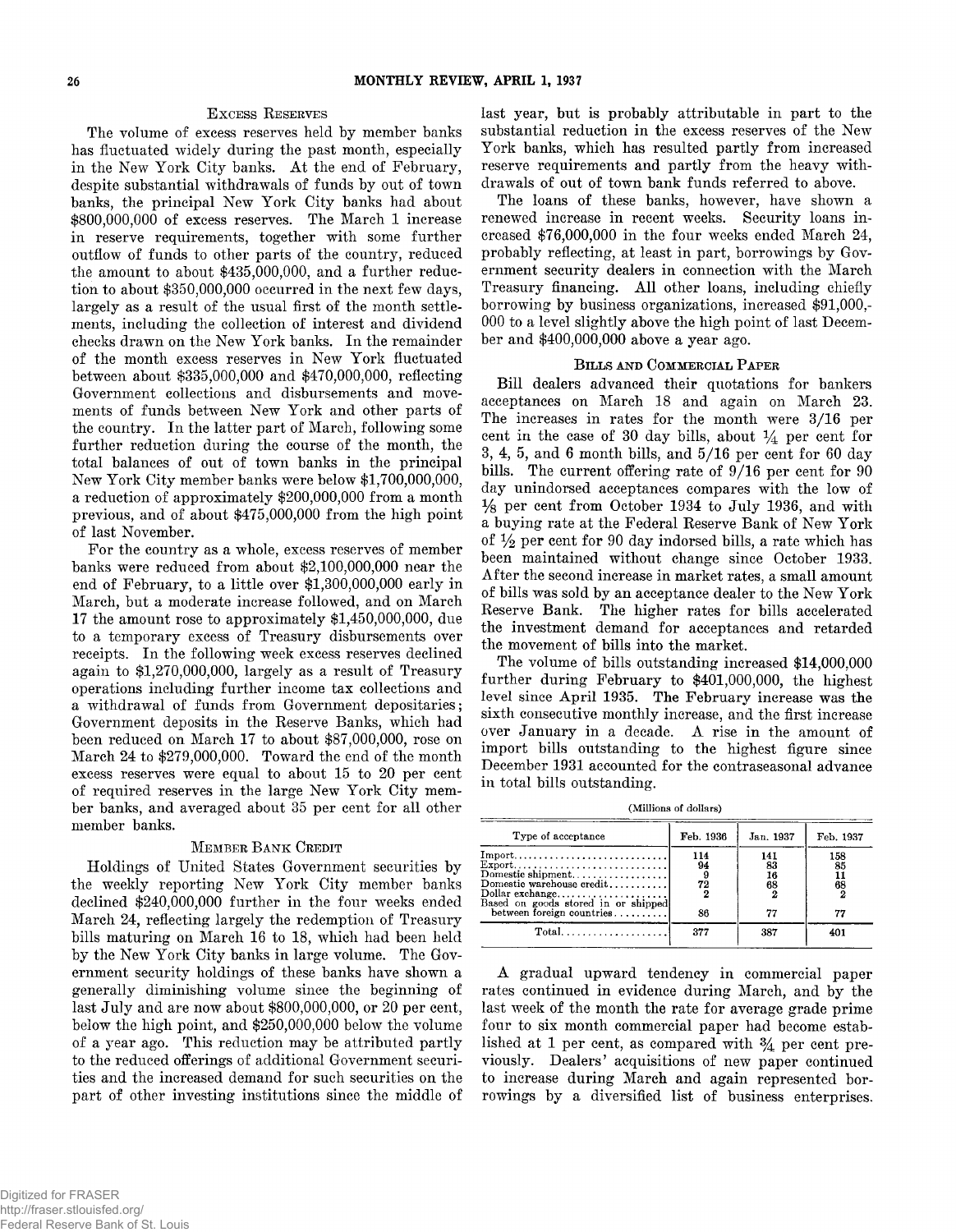**Except for a short period immediately before the rate rise, bank investment demand for business notes was such that the new paper currently acquired by dealers for resale moved quickly into investment portfolios.**

**At the end of February commercial paper houses reported a total of approximately \$268,000,000 of paper outstanding, an increase of about 10 per cent over January and of 52 per cent over the total a year ago. The increase between January and February, which has been exceeded by only one other February increase since the inception of the reports, followed advances of approximately 13 per cent each in December and January, and raised the amount of paper outstanding to the highest level since August 1931.**

#### **Government Securities**

**In March, for the first time since the summer of 1935, a substantial recession in Goverment bond prices occurred. Ever since the high point was reached in the first part of December, Treasury bond prices had been gradually receding, but the extent of the decline through** February—about  $\frac{3}{4}$  of a point—was moderate as com**pared with the decline that occurred in the first three weeks of March, which averaged 3% points. The total drop from the December high to the March low thus amounted to approximately 4% points, and the average yield on Treasury bonds of more than five years' term to call date or maturity advanced from 2.10 per cent to 2.58 per cent.**

**Yields on United States Treasury notes rose somewhat further during March. The extent of the March rise was somewhat less than in Treasury bond yields, following a more rapid rise in note yields between December and February. Toward the end of March, the average yield on Treasury notes of one to five year maturity stood at 1.29 per cent as compared with the November 1936 low of 0.61 per cent. There was also a continued rise in the rates at which weekly issues of Treasury bills were awarded. In the case of sales of 273 day bills the rate on the issue dated March 24 was 0.71 per cent, which compares with 0.39 per cent on the last issue of February, and a low of 0.08 per cent last November. On the 273 day issue dated Marcli 31 the average rate was slightly lower at 0.64 per cent.**

**Treasury financing operations on the March quarterly tax date were limited to the issuance of \$484,000,000 of 2***y 2* **per cent Treasury bonds of 1949-53 (additional bonds of the issue originally sold last December) in exchange for 3 per cent Treasury notes maturing April 15, 1937. About 96% per cent of the April 15 notes outstanding were exchanged, substantially the same proportion as on other recent exchange offerings, and consequently only \$19,000,000 of April 15 notes remain to be redeemed on the maturity date. No new cash was raised by Treasury security financing on March 15, and Treasury bill financing in March resulted in a temporary net reduction of \$50,000,000 in the volume of outstanding**

**bills. On March 16, 17, and 18, a total of \$300,000,000 of Treasury bills matured and were retired out of income tax receipts by the Treasury, but on March 3 the Treasury began to issue each week \$50,000,000 more Treasury bills than matured, thereby offsetting \$250,000,000 of the bill maturities on March 16-18. Assuming the continuance of the issue of an additional \$50,000,000 of bills in the first week of April, a total of \$300,000,000 of Treasury bill maturities will again have been arranged to fall in the next tax period— just following June 15 to offset income tax collections.**

#### **Security Markets**

**Coincident with the decline in Government bond prices, quotations for corporate and municipal fixed interest securities receded considerably during the first three weeks of March. Price averages including various grades of domestic corporation bonds declined more than 2 points during this period, following earlier recessions of 1 to 2 points from the January highs which marked the highest levels for many years. Both the best grade and lower grade bonds were subject to price weakness in March, and both classes have declined considerably from their January highs. Expressed on a yield basis, Aaa corporation bonds declined from a low yield of 3.07 per cent in January to a yield of 3.39 per cent on March 23, and Baa bonds receded from a 4.46 per cent basis to a 4.81 per cent yield, according to data computed by Moody's Investors Service. The higher yields reached are about the same as prevailed in the early part of 1936. Meanwhile, the yield on high grade municipal bonds, as compiled by Standard Statistics Company, rose further in the first three weeks of March to 2.79 per cent, as compared with about 2.62 per cent at the end of February, and a low of 2.29 per cent in the first week of January. The level reached in March in this case also was the highest since the opening months of 1936.**

**Stock prices continued to rise during the first ten days of March, in contrast to the decline in bond prices, and as a result the general level of share prices reached a new high since October 1930. During this first part of March, both industrial and railroad shares advanced, while the public utilities showed relatively little change. Between the 11th and 22nd of March, however, there was a sizable recession in stock prices, and despite some subsequent upturn, coincident with the recovery in bond prices, the general average of stock prices toward the close of the month was about 2 per cent lower than at the beginning of the month; the railroad stocks were the only major group to show a net advance for the month.**

#### **New Financing**

**A considerable shrinkage in the volume of new security flotations occurred during March accompanying the development of uncertain market conditions. It was reported that the offering of a number of issues had been postponed, or registration statements with the Securities**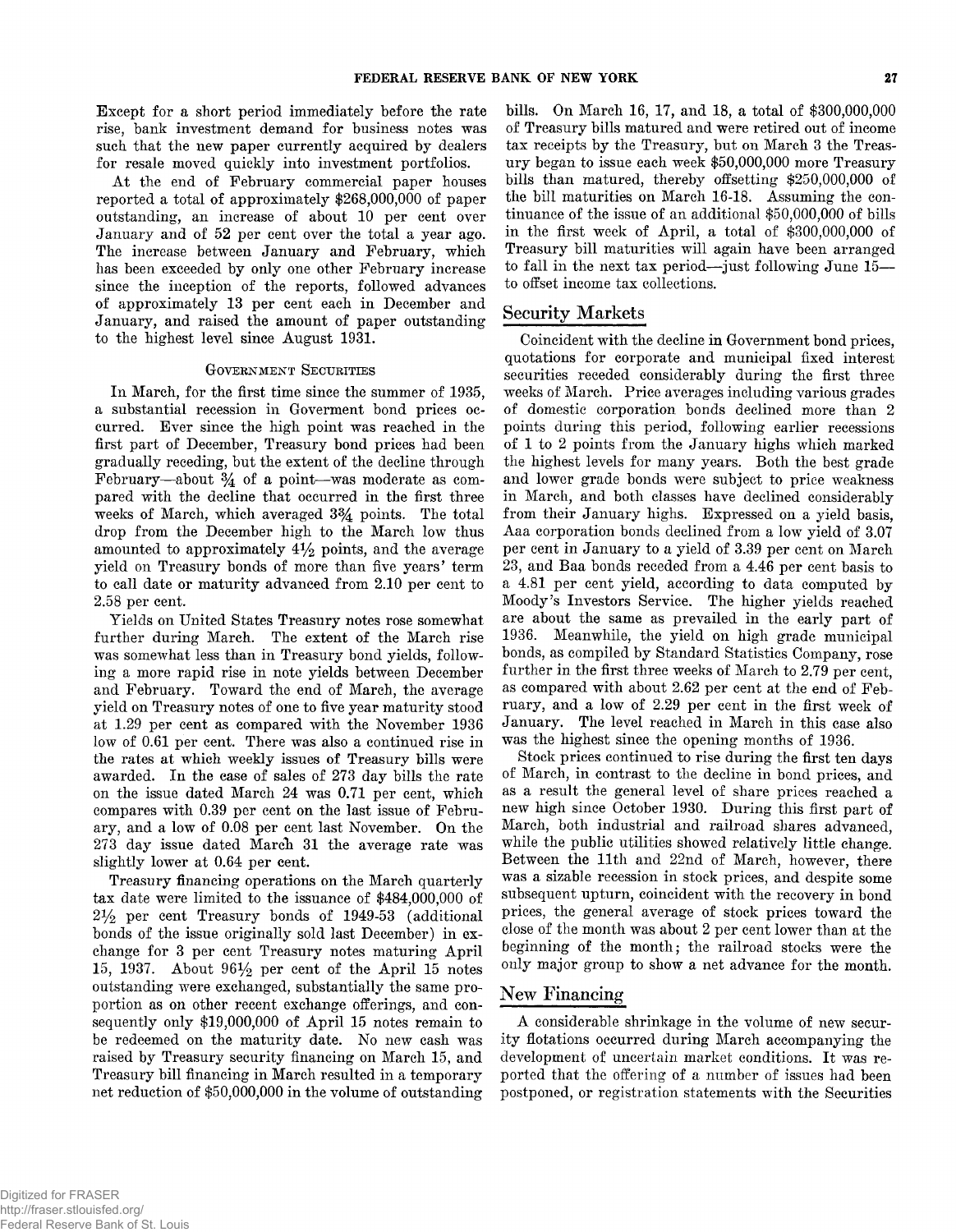**and Exchange Commission withdrawn, because of market conditions. The total of new bond issues reported** to be so held up was about \$160,000,000, so that a "backlog" of new issues was built up for offering when con**ditions in the bond market are more favorable.**

**The total of new issues offered in March amounted to approximately \$315,000,000 excluding \$69,000,000 of Conversion Office for German Foreign Debt bonds issued in exchange for past due coupons on certain German securities. This compares with more than \$600,000,000 of issues in February and \$775,000,000 in March 1936. The most important issue of the month, both because of its size and the particular time that it reached the offering stage, was the \$130,000,000 Philadelphia Electric Company 3% per cent 30 year refunding bond issue. This issue was offered on March 11 at a price of 102%, giving a yield to maturity of 3.37 per cent. Prices of outstanding bonds had declined in the previous part of March and declined further after March 11, so that the distribution of this large issue tended to be somewhat slow, but nevertheless within two weeks after the original offering it appears that the issue was fully absorbed, although apparently in part at some concession from the price at which it was offered by the underwriting syndicate.**

**Also included in the March total of new financing was an issue of \$15,000,000 State of New York 3 per cent grade crossing elimination bonds, maturing in from 1 to 50 years, which were awarded by the State at an interest cost of 2.96 per cent and immediately reoffered in the market at prices to yield from 1 to 3 per cent, according to maturity. The 10 year maturity in the public offering of bonds was priced to yield 2.40 per cent, which compares with a 1.50 per cent yield on 10 year New York State bonds included in a sale of last September. Distribution of the March issue of bonds was reported to have progressed rapidly.**

#### **Balance of Payments of the United States**

**The net import of capital into the United States in 1936 amounted to \$1,141,000,000 as compared with \$1,- 536,000,000 in 1935, according to preliminary estimates of the balance of payments of the United States recently issued by the Department of Commerce. Accompanying this inflow of capital, the recorded movement of gold into the country amounted to \$1,030,000,000, after adjustment for reported earmarking operations, which may be compared with a gold inflow of \$1,739,000,000 in 1935.**

**The character of the capital import movement to the United States changed markedly in 1936. Whereas in 1935 transactions in short term banking funds had accounted for \$970,000,000, or 63 per cent of the total, in 1936 American banks' and bankers' net liabilities to foreigners rose by \$404,000,000, or 35 per cent of the total capital inflow. The inflow of capital through security operations was much heavier in 1936 than in the previous year, amounting to \$792,000,000, or 69 per cent of the total reported inward movement of capital, as compared with \$462,000,000, or 30 per cent, in 1935. Other reported capital transactions, consisting of transactions reported by exporters, importers, industrial and commercial concerns, and by Government agencies, re-** **sulted in a small outflow of funds in 1936, reversing the 1935 inflow.**

**A marked change took place in the balance of payments on current account between 1936 and 1935, a net deficit of \$132,000,000 in 1936 replacing a net surplus of \$208,000,000 in 1935. Merchandise exports increased in value by nearly 8 per cent, while imports increased by approximately 18 per cent, reducing the export surplus in merchandise trade from \$236,000,000 to \$34,000,000. The increases in sales of American products abroad were recorded entirely among semimanufactured and manufactured goods, sales of raw materials and foods declining slightly from \$742,000,000 in 1935 to \$726,000,000 in 1936. The rise in the value of imports, however, was more evenly spread among the various classes of commodities entering that trade, raw materials rising 26 per cent, semimanufactured goods 20 per cent, manufactured foodstuffs 20 per cent, manufactured goods 15 per cent, and crude foodstuffs 8 per cent.**

**Recovery in the United States also resulted in a substantial increase in the expenditures of American tourists abroad, and in a small rise in remittances of immigrants to relatives in foreign countries. No change was recorded in net interest and dividend receipts from abroad, the rise in profits on American capital abroad being offset by higher rates of return paid to foreign owners of increasing amounts of American securities. Payments for net silver imports fell to \$180,000,000 in 1936 from \$336,000,- 000 in 1935, and when these payments are added to the deficit on current account, the aggregate net payments to be made to foreign countries for trade in commodities and services other than gold amounted in 1936 to \$312,- 000,000 as opposed to \$128,000,000 in 1935.**

**The estimated balance of payments is shown in the following table for 1935 and 1936.**

| Net figures in millions of dollars                                                                                                    |
|---------------------------------------------------------------------------------------------------------------------------------------|
| (+indicates amounts payable by foreigners to U.S., and -indicates amounts<br>payable by U.S. to foreigners on specified transactions) |

|     |                                                                                                                                             | 1935                       | 1936                            |
|-----|---------------------------------------------------------------------------------------------------------------------------------------------|----------------------------|---------------------------------|
| L.  | Current Account<br>Merchandise trade<br>Tourist expenditures<br>Immigrant remittances and charitable contri-<br>Other current items         | - 236<br>292<br>115<br>375 | - 34<br>373<br>138<br>375<br>30 |
|     | Balance on current account                                                                                                                  | $+208$                     | 132                             |
| Н.  | Capital Account<br>Short term banking funds<br>Security transactions<br>Currency shipments and receipts<br>Other reported capital movements | 970<br>$+ 462$<br>$+ 105$  | 404<br>792<br>20<br>75          |
|     | Balance on capital account                                                                                                                  | $+1,536$                   | $+1,141$                        |
| Ш.  |                                                                                                                                             | 336                        | -- 180                          |
| IV. | Gold shipments and earmarkings                                                                                                              | $-1,739$                   | $-1,030$                        |
| V.  | Errors and omissions                                                                                                                        | $+331$                     | $+201$                          |

#### Gold Movement

**The inflow of gold into the United States continued during March in somewhat larger volume than in the previous month. Imports affecting the monetary gold stock totaled \$101,100,000, of which \$76,600,000 from England, \$5,400,000 from Egypt, \$4,200,000 from Canada, \$3,700,000 from India, \$1,200,000 from Bolivia,**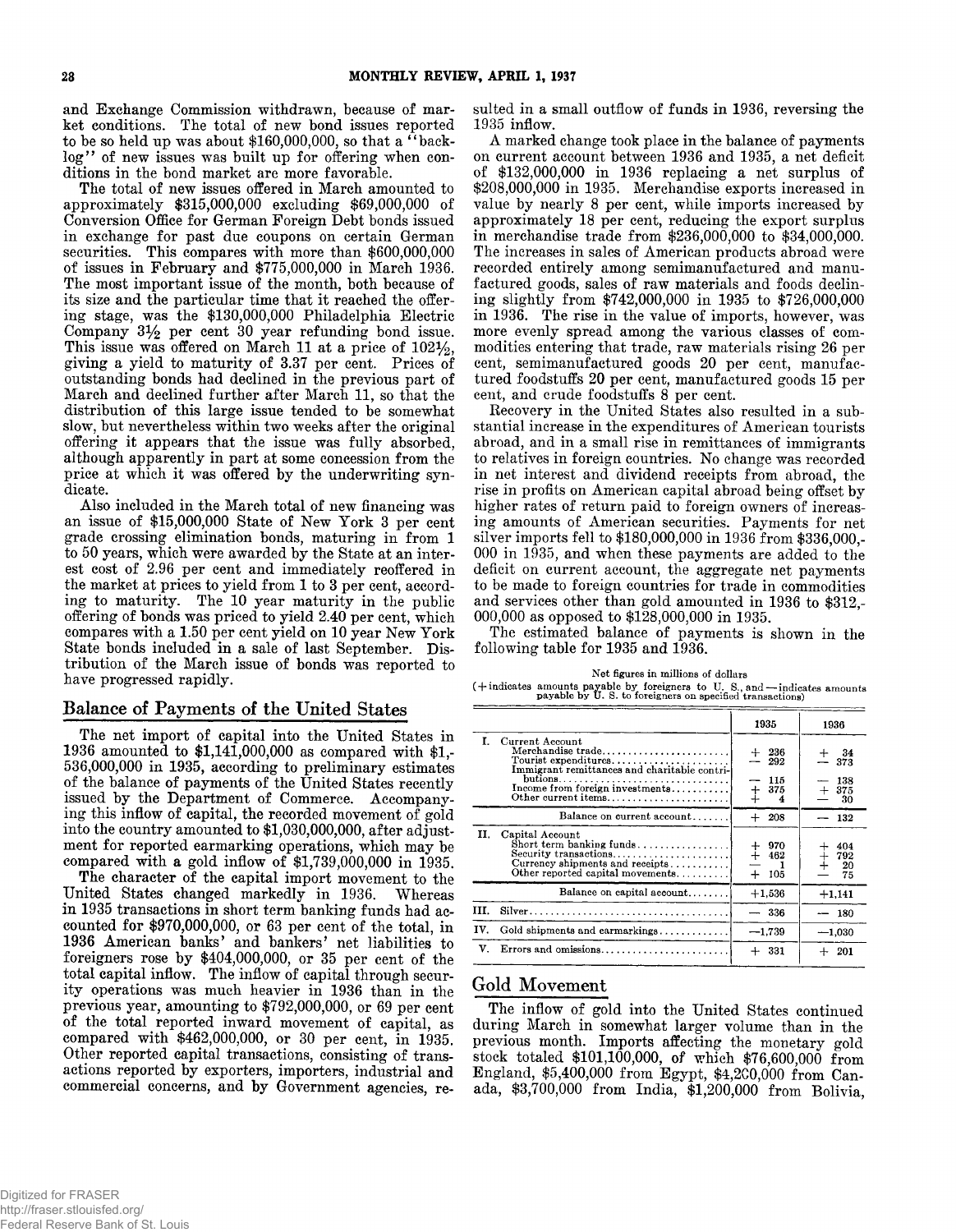**\$1,100,000 from Belgium, and \$700,000 from Australia were received at New York, and \$5,700,000 from Japan, \$2,100,000 from Australia, and \$300,000 from China arrived on the West Coast. Part of the gold received from England proved to be of Russian origin.**

**These imports, supplemented by receipts from other sources, including domestic newly mined and scrap gold, and by the release of approximately \$200,000 from foreign account earmarkings, resulted in an increase of about \$140,000,000 in the monetary gold stock of this country during the month. The Treasury's daily statement of March 27 shows \$318,400,000 of " inactive gold" held in the general fund.**

#### **Business Profits**

**Accompanying continued recovery in the volume of production and trade and some advance in commodity prices, profits of 727 industrial and mercantile companies in 1936 rose 50 per cent over the 1935 level, or virtually the same percentage gain as occurred between 1934 and 1935. The net profits of these companies rose 26 per cent above the 1930 total, but remained 26 per cent below the 1929 figure. The number of individual companies reporting net losses in 1936 amounted to 7.6 per cent of the total tabulated, as against 15.7 per cent of the total in 1935.**

**All except 4 of the 37 groups of industrial and mercantile companies shown in the accompanying table had larger profits in 1936 than in the previous year, and in several instances the percentage increases were very large. Prominent among the groups reporting increases were the aviation, heating and plumbing, railroad equipment, chain restaurant, tire and rubber, shipping, and steel companies.**

**The Class I railroads, following deficits sustained in each year from 1932 to 1935, earned a moderate amount in excess of interest and other fixed charges in 1936. This amount, however, was only about one-third as large as in 1930 and one-fifth of the 1929 net income. Net income of 62 public utility companies other than telephone companies rose 10 per cent in 1936, but remained 28 per cent below the 1930 total and 30 per cent less than in 1929.**

(Net profits in millions of dollars)

|                                                                                                                                                                                                                                                                                                                  | No.                                                         |                                                                                      |                                                                                     |                                                                                                 |                                                                                    |                                                                                             |
|------------------------------------------------------------------------------------------------------------------------------------------------------------------------------------------------------------------------------------------------------------------------------------------------------------------|-------------------------------------------------------------|--------------------------------------------------------------------------------------|-------------------------------------------------------------------------------------|-------------------------------------------------------------------------------------------------|------------------------------------------------------------------------------------|---------------------------------------------------------------------------------------------|
| Corporation Group                                                                                                                                                                                                                                                                                                | of<br>Cos.                                                  | 1929                                                                                 | 1930                                                                                | 1932                                                                                            | 1935                                                                               | 1936                                                                                        |
| Agricultural implements<br>Automobiles<br>Automobile parts and accessories                                                                                                                                                                                                                                       | 4<br>13                                                     | 42.4<br>329.8                                                                        | 24.8<br>173.3                                                                       | $-14.8$<br>$-33.5$                                                                              | 18.1<br>200.3                                                                      | 30.5<br>314.2                                                                               |
| $(excl. tires) \dots \dots \dots \dots \dots$<br>Bakery products<br>$Beverages \ldots \ldots \ldots \ldots \ldots$<br>Building equipment and supplies.<br>Chemicals and drugs<br>$\text{Clothing}$ and apparel<br>$Coal$ and $coke$<br>Confectionery<br>Containers-metal and glass<br>Copper and copper products | 43<br>10<br>10<br>6<br>36<br>32<br>9<br>12<br>11<br>7<br>10 | 94.2<br>1.3<br>53.8<br>19.6<br>69.2<br>206.4<br>11.2<br>10.4<br>27.2<br>42.7<br>37.1 | 36.1<br>- 9.0<br>45.9<br>19.3<br>36.3<br>159.1<br>5.9<br>5.0<br>25.8<br>40.2<br>2.8 | $-18.6$<br>2.3<br>28.7<br>12.8<br>$-18.7$<br>72.9<br>$-4.8$<br>$-6.5$<br>14.3<br>22.0<br>$-8.8$ | 48.8<br>1.5<br>20.7<br>25.2<br>24.8<br>155.3<br>4.1<br>3.1<br>16.9<br>42.6<br>14.0 | 60.0<br>4.1<br>26.9<br>30.9<br>45.9<br>205.5<br>5.9<br>$_{\rm 2.8}$<br>17.3<br>42.6<br>27.5 |
| Electrical equipment<br>$Food$ products—misc<br>Heating and plumbing<br>Household equipment and sup-                                                                                                                                                                                                             | 31<br>36<br>12                                              | 167.1<br>163.6<br>41.2                                                               | 95.9<br>148.8<br>15.3                                                               | $-21.5$<br>89.4<br>$-17.0$                                                                      | 56.5<br>84.2<br>10.1                                                               | 99.1<br>110.8<br>22.5                                                                       |
| $plies \ldots \ldots \ldots \ldots \ldots$<br>Leather and shoes<br>Machinery and tools<br>Meat $\mathbf{packing} \dots \dots \dots \dots \dots$<br>Metals and mining (excl. copper,                                                                                                                              | 30<br>11<br>49<br>6                                         | 79.9<br>$-0.1$<br>67.9<br>2.7                                                        | 43.1<br>$-2.4$<br>34.5<br>1.0                                                       | 3.3<br>$-3.9$<br>$-25.8$<br>$-0.3$                                                              | 37.9<br>7.2<br>24.6<br>2.1                                                         | 54.9<br>7.3<br>47.2<br>2.1                                                                  |
| $\cosh$ and $\cosh$ )<br>Motion pictures<br>Office equipment<br>Oil and petroleum<br>Paper and paper products<br>Printing and publishing $\ldots \ldots$<br>Railroad equipment<br>$\text{Realty} \dots \dots \dots \dots \dots \dots \dots$<br>Restaurants-chain<br>Rubber and tires                             | 25<br>5<br>11<br>36<br>18<br>16<br>17<br>5<br>6<br>6        | 108.2<br>13.1<br>45.2<br>157.3<br>13.0<br>38.9<br>58.5<br>9.9<br>4.9<br>25.3         | $57.2\,$<br>11.7<br>29.0<br>68.4<br>6.2<br>32.4<br>46.8<br>7.41<br>4.2<br>$-16.3$   | $-0.9$<br>$-19.2$<br>0.2<br>11.8<br>$-3.6$<br>7.1<br>$-15.8$<br>$-0.9$<br>$-0.2$<br>$-18.1$     | 83.1<br>6.0<br>23.1<br>61.7<br>8.0<br>142<br>1.8<br>$-0.2$<br>0.5<br>10.8          | 108.1<br>9.7<br>29.7<br>1057<br>9.3<br>16.7<br>19.7<br>- 0.6<br>$1.2\,$<br>29.6             |
| $\text{Shipping} \dots \dots \dots \dots \dots \dots \dots$<br>Silk and hosiery<br>$\texttt{Stores--mdse.}\dots\dots\dots\dots\dots\dots$<br>$\operatorname{Textiles-misc.} \ldots \ldots \ldots \ldots \ldots$<br>$\text{Tobacco} \dots \dots \dots \dots \dots \dots \dots \dots$<br>Miscellaneous             | 6<br>16<br>32<br>33<br>21<br>20<br>76                       | 10.1<br>10.7<br>378.7<br>144.5<br>6.9<br>78.9<br>109.1                               | 4.7<br>0.2<br>178.7<br>87.4<br>-11.0<br>87.8<br>67.4                                | 2.0<br>$-2.8$<br>-146 2<br>14.1<br>-14.6<br>84.8<br>$-6.0$                                      | 1.2<br>4.4<br>49.1<br>118.2<br>8.8<br>59.6<br>66.5                                 | 5.1<br>4.5<br>143.5<br>152.4<br>17.9<br>63.4<br>96.2                                        |
| Total 37 $groups \ldots \ldots \ldots$                                                                                                                                                                                                                                                                           | 727                                                         | 2,680.8                                                                              |                                                                                     | $1,563.9 - 48.0$                                                                                | 1,311.2                                                                            | 1,970.1                                                                                     |
| Class I Railroads, net income                                                                                                                                                                                                                                                                                    | 144                                                         | 896.8                                                                                | 523.9                                                                               | -150.6                                                                                          | $-1.4$                                                                             | 169.9                                                                                       |
| Public utilities, except tele-<br>phone companies, net income                                                                                                                                                                                                                                                    | 62                                                          | 317.8                                                                                | 307.0                                                                               | 237.3                                                                                           | 202.4                                                                              | 221.5                                                                                       |

**— Deficit**

# **Foreign Exchanges**

**Although the downward revaluation of the French franc at the end of September 1936 was followed for a time by a moderate movement of funds to Paris from foreign financial centers, this return movement apparently was halted about the middle of October, and during succeeding months the French franc was under persist-**



Annual Net Profits or Deficits of 727 Industrial and Mercantile Concerns, Class I Railroads, and 62 Public Utility Companies<br>Other Than Telephone Companies During 1929, 1932, 1935, and 1936 (1929 = 100 per cent)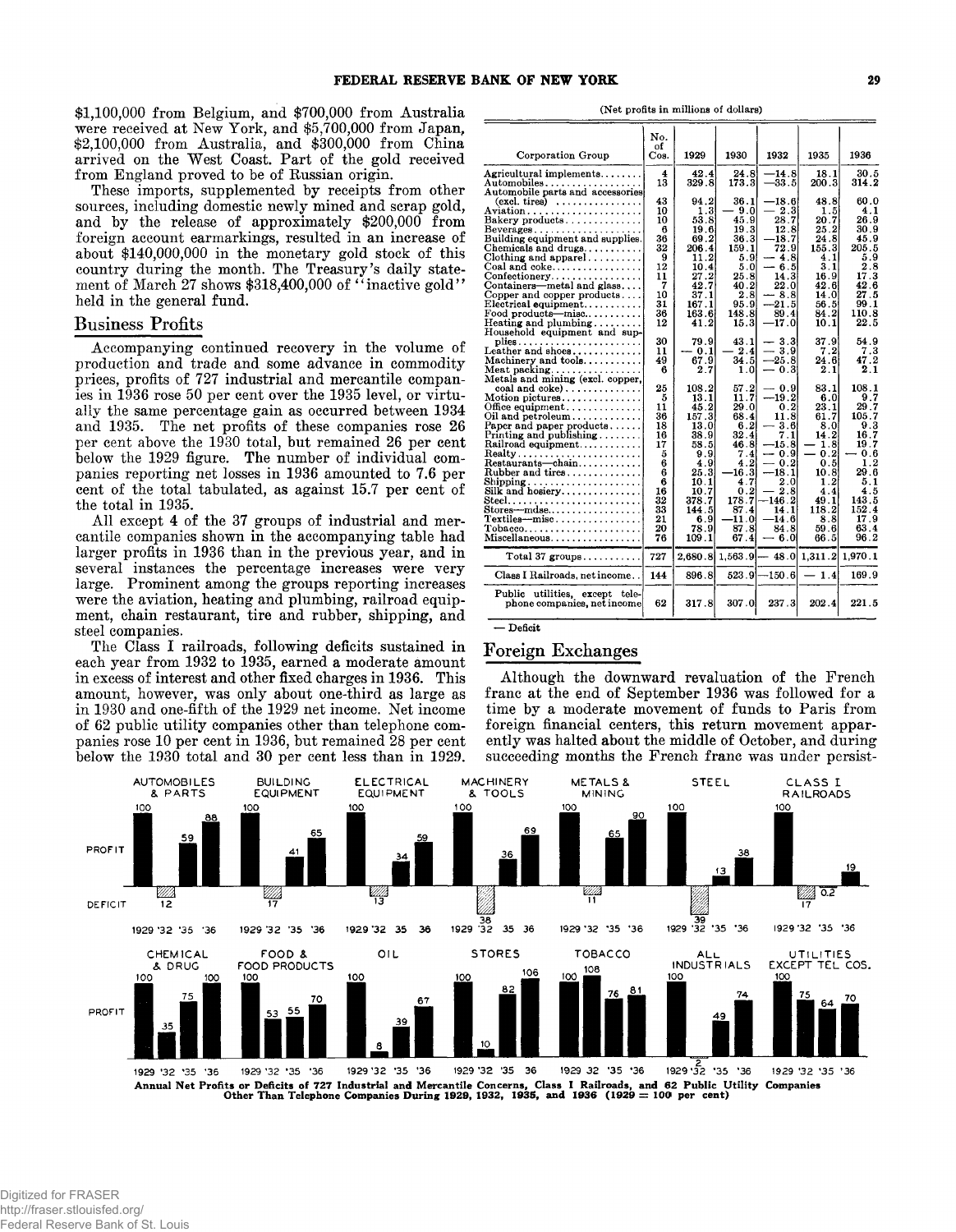**ent pressure, the stability of exchange rates being maintained only through supporting operations undertaken by the French exchange authorities. In this respect developments in France were in contrast to the experience of both Holland and Switzerland, where substantial return movements of capital extending over a period of several months followed a lowering of the gold values of their currencies.**

**The pressure against the franc culminated on March 5, when it was reported that the proceeds of the £40,000,- 000 credit extended to the French railways by the London market at the end of January had been largely utilized in supporting French exchange. On that day the franc, which had closed at \$0.0464% on March 4, dropped to a low of \$0.0452. Following a meeting of the French cabinet, a new program designed to end the critical fiscal and exchange situations was announced. This program included provision for (1) the establishment of facilities by which French holders of gold could dispose of their holdings at the world price and without disclosing their identity, (2) the flotation in the Paris market of a national defense loan carrying an exchange guarantee, stipulated in dollars and sterling and payable at prevailing rates in either French or Swiss francs, (3) curtailment of certain projected Government expenditures, and (4) the appointment of a committee of experts to administer the stabilization fund.**

**The announcement of this program and the French Government's success in marketing the new defense loan brought about a reversal of the direction of the movement of capital. In response to the return movement of funds, the franc-dollar rate rose gradually from its low of \$0.0452 on March 5 to about \$0.0459%, where it seems to have been held by the French authorities through purchases of sterling and dollars against sales of francs.**

**Apart from a slight reaction during the period of most severe pressure against French exchange, the pounddollar rate was generally steady during March in the neighborhood of \$4.88%. The guilder also weakened moderately during the early part of March but recovered thereafter. On the other hand, both the belga and the Swiss franc showed a firm tendency during the first few days of the month, but both currencies subsequently reacted moderately and showed little net change for March as a whole.**

## **Employment and Payrolls**

**In accordance with the customary seasonal tendency employment and payrolls in representative New York State factories advanced from the middle of January to the middle of February, although the rate of increase in the case of employment was slightly less than in some previous years. The gain in the number of workers was general, nearly all of the major industrial groups sharing in the advance. In anticipation of an early Easter trade, clothing manufacturers employed many additional workers, and there were also pronounced employment gains in the textile and chemical industries.**

**For the United States as a whole, the employment of approximately 215,000 additional workers was reported in the manufacturing and nonmanufacturing industries surveyed by the Department of Labor, representing a recovery of about 30 per cent of the reduction in the preceding month. The February increase was concen-**



**trated almost entirely in the manufacturing industries and the seasonally adjusted index of factory employment computed by the Board of Governors of the Federal Reserve System advanced approximately 1 per cent to the highest level since December 1929.**

**An important feature of the employment situation in recent months has been the more rapid increase in payrolls than in employment, owing to the combined effect of increased working hours and of wage rate increases by many manufacturers. The accompanying diagram shows the movement since 1929 of an index of hourly wage rates in manufacturing industries. Wage rates were slow in responding to the decline in industrial production and employment following 1929, and it was not until the final quarter of 1931 that the downward movement became pronounced. Average wage rates fell 16 per cent from October 1931 to October 1932 and subsequently showed a further gradual decline. This tendency extended through the second quarter of 1933, when the volume of production and employment was rising rapidly, and then, under the impetus of the N.R.A., wage rates moved upward, sharply at first and then more moderately. The rising tendency extended into 1935, and after reaching a point 3 per cent above the 1929 average the index followed a level course through the first ten months of 1936. Since October, however, there have been widespread wage advances and the index has moved up five points more and is now 8 per cent above the 1929 average. Since February, the last month shown on the diagram, there have been important additional increases.**

## **Production**

**During March the general level of industrial activity continued the upward tendency which was resumed during February, although output was restricted in some lines by labor difficulties. Steel production extended the rise that has prevailed with only minor interruptions since last July; at the end of the month steel mills were operating at about 90 per cent of capacity, and actual output was close to the highest point previously recorded, in the late spring of 1929. Unfilled orders were reported as unusually large, owing to the efforts of consumers to seek protection against future shortages. Cotton mills also maintained a high rate of activity during March. In the early part of the month it was reported that in-**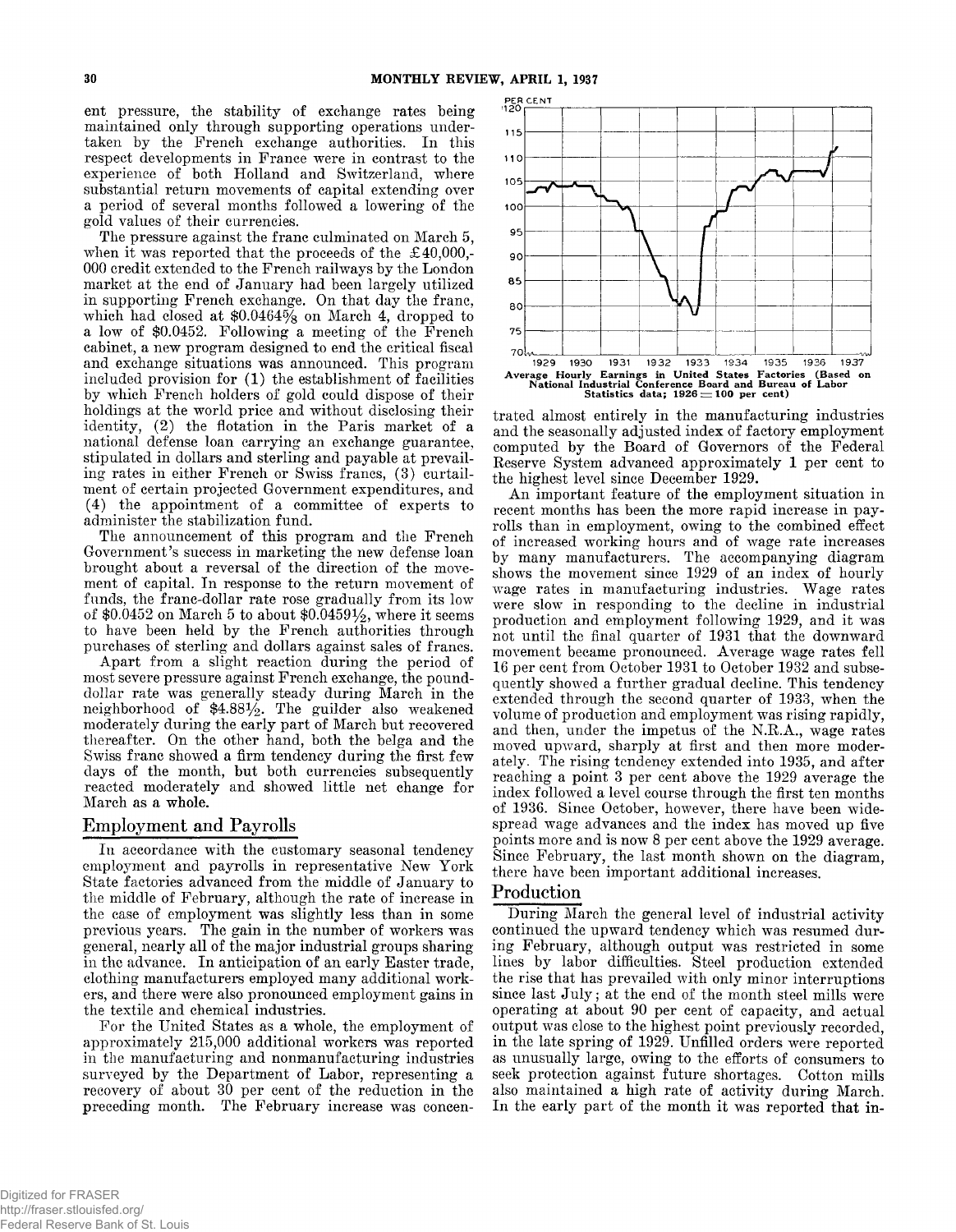**coming orders were considerably in excess of production, and although new business later decreased, mills still carried substantial backlogs of unfilled orders on their books. Bituminous coal mining increased further in the first three weeks of March, and during the same period electric power output, instead of declining as in most other years, maintained the February rate. On the other hand, automobile assemblies, which generally rise at this time of the year, were restricted by strikes taking effect on March 8, and labor difficulties handicapped production in some other industrial fields as well.**

**In February the general level of industrial activity increased more than at this time in most other years, with the result that the index of industrial production of the Board of Governors of the Federal Eeserve System, adjusted for usual seasonal variations, rose two points to 116 per cent of the 1923-25 average. The high point of the index for the recovery period, attained in December, was 121. Automobile assemblies gained following settlement of the General Motors strike on February 11, bituminous coal output expanded, and the rate of steel production was higher, although in the absence of a preceding year end slackening the increase in steel output was not as large as in many past years. Average daily consumption of cotton by textile mills, already at the highest level on record, advanced seasonally in February.**

**(Adjusted for seasonal variations and usual year to year growth)**

|                                                                                                                                                                          | 1936                                |                                | 1937                           |                                       |
|--------------------------------------------------------------------------------------------------------------------------------------------------------------------------|-------------------------------------|--------------------------------|--------------------------------|---------------------------------------|
|                                                                                                                                                                          | Feb.                                | Dec.                           | Jan.                           | Feb.                                  |
| Metals<br>Pig iron<br>Lead                                                                                                                                               | 61<br>65<br>51<br>66                | 110<br>119<br>65<br>85         | 112<br>112<br>62<br>71         | 103<br>101<br>56<br>71                |
| Automobiles<br>Passenger cars<br>Motor trucks                                                                                                                            | 72<br>107                           | 110<br>116                     | 95<br>119                      | 102p<br>111p                          |
| Fuels<br>$Bituminous coal. \ldots \ldots \ldots \ldots \ldots$<br>Anthracite coal<br>$Pet$ releum, crude<br>$Petroleum productsr \ldots \ldots \ldots$<br>Electric power | 93<br>115<br>85<br>85<br>88         | 99r<br>89<br>91<br>91<br>96    | 87<br>73<br>94<br>90<br>94     | 98p<br>59 v<br>94 <sub>p</sub><br>94p |
| Textiles and Leather Products<br>Cotton consumption<br>$Wool$ consumption<br>$\text{Silk}$ mill activity<br>Rayon deliveries <sup>*</sup><br>Shoes                       | 86<br>116<br>53<br>106<br>109r      | 121<br>138<br>66<br>109<br>140 | 112<br>124<br>68<br>117<br>141 | 112<br>135p<br>66 v<br>108<br>128p    |
| Foods and Tobacco Products<br>Wheat flour                                                                                                                                | 76<br>92<br>88                      | 102<br>83<br>107               | 87<br>81<br>93                 | 82<br>84<br>98                        |
| Miscellaneous<br>$Cement \dots \dots \dots \dots \dots \dots \dots \dots \dots \dots \dots$<br>Newsprint paper                                                           | 40<br>67<br>79<br>105<br><b>COM</b> | 81<br>143<br>82<br>245         | 74<br>83<br>200                | 69<br>83 p<br>158                     |

**p** Preliminary **r** Revised \* For quarter ended

# **Indexes of Business A ctivity**

**During the first half of March department store sales in the Metropolitan area of New York were well above the corresponding period a year ago, but showed slightly less than the usual increase over the February level after allowance is made for the concentration of pre-Easter buying in March this year, and other seasonal factors. According to the Department of Commerce survey of 36**

**principal cities, retail trade throughout the country continued to expand during the first part of the month, as a result of Easter buying, and wholesale trade appeared to have been active. For the first three weeks of March shipments of merchandise and miscellaneous freight over the railroads showed somewhat more than the usual expansion, and car loadings of bulk commodities were little changed, although there is ordinarily a decline at this time of year.**

**In February, as the accompanying table indicates, most indicators of general business activity and the distribution of goods showed some recession.**

(Adjusted for seasonal variations, for usual year to year growth,<br>and where necessary for price changes)

|                                                                                                                                                                                                                                                                                                                                                                                                                 | 1936                                                             |                                                                   | 1937                                                                            |                                                                        |
|-----------------------------------------------------------------------------------------------------------------------------------------------------------------------------------------------------------------------------------------------------------------------------------------------------------------------------------------------------------------------------------------------------------------|------------------------------------------------------------------|-------------------------------------------------------------------|---------------------------------------------------------------------------------|------------------------------------------------------------------------|
|                                                                                                                                                                                                                                                                                                                                                                                                                 | Feb.                                                             | Dec.                                                              | Jan.                                                                            | Feb.                                                                   |
| <b>Primary Distribution</b><br>$Car$ loadings, merchandise and misc<br>$Car$ loadings, other $\dots\dots\dots\dots\dots\dots$<br>$\text{Exports}$ ,<br>Imports $r_1, \ldots, \ldots, \ldots, \ldots, \ldots, \ldots, \ldots$                                                                                                                                                                                    | 66<br>81<br>64<br>89                                             | 84<br>85<br>67<br>102                                             | 78r<br>78<br>69<br>104                                                          | 80<br>79                                                               |
| Distribution to Consumer<br>Department store sales, $U. S. \ldots \ldots \ldots$<br>Department store sales, 2nd $Dist$<br>Other chain store sales<br>Mail order house sales<br>Advertising<br>New passenger car registrations<br>Gasoline consumption $r, \ldots, \ldots, \ldots$                                                                                                                               | 80<br>80<br>73<br>89<br>77<br>69<br>79<br>82                     | 90<br>90<br>69<br>98<br>100<br>85<br>124<br>103                   | 89<br>89<br>68<br>96<br>88<br>77<br>120p<br>97                                  | 88<br>86<br>66<br>92<br>85<br>79<br>93p                                |
| General Business Activity<br>Bank debits, outside New York City<br>Bank debits, New York City<br>Velocity of demand deposits, outside New<br>Velocity of demand deposits. New York<br>New life insurance sales<br>Factory employment, United States<br>New corporations formed in N.Y. Stater<br>Building contracts, residential<br>Building contracts, other, $\ldots$ , $\ldots$<br>Composite index of wages* | 63<br>42<br>69<br>42<br>68<br>88<br>68<br>21<br>61<br>151<br>190 | 74<br>50<br>72<br>48<br>67<br>100<br>74<br>34<br>59<br>159<br>198 | 68 <sub>v</sub><br>42<br>71<br>44<br>75p<br>100<br>75<br>51<br>76<br>161<br>199 | 68p<br>42<br>69<br>44<br>73p<br>101p<br>72<br>39<br>65<br>161p<br>200p |

# **Building**

**Total building and engineering contracts awarded in the New York and Northern New Jersey area declined approximately 7 per cent in February, but on an average daily basis the rate at which contracts were placed was slightly higher than in January, although not to the extent that is usually expected at this time of the year. Residential building showed a decline of nearly 30 per cent in the average daily rate of contract awards, as compared with January, when the amount was greatly increased by contracts for publicly financed housing projects. In contrast to the decline in residential building, nonresidential work registered a substantial contraseasonal advance. Total contracts were 75 per cent higher than in February 1936, when the volume of contracts was especially affected by inclement weather. Contracts for residential building and heavy engineering projects in February were more than twice as large as in the corresponding month last year; contracts for public utility work, alone, were nearly six times as large as in February of last year, the increase being wholly due to the awarding of further contracts for subway construction in New York City.**

For the 37 States covered by the F. W. Dodge Corpo-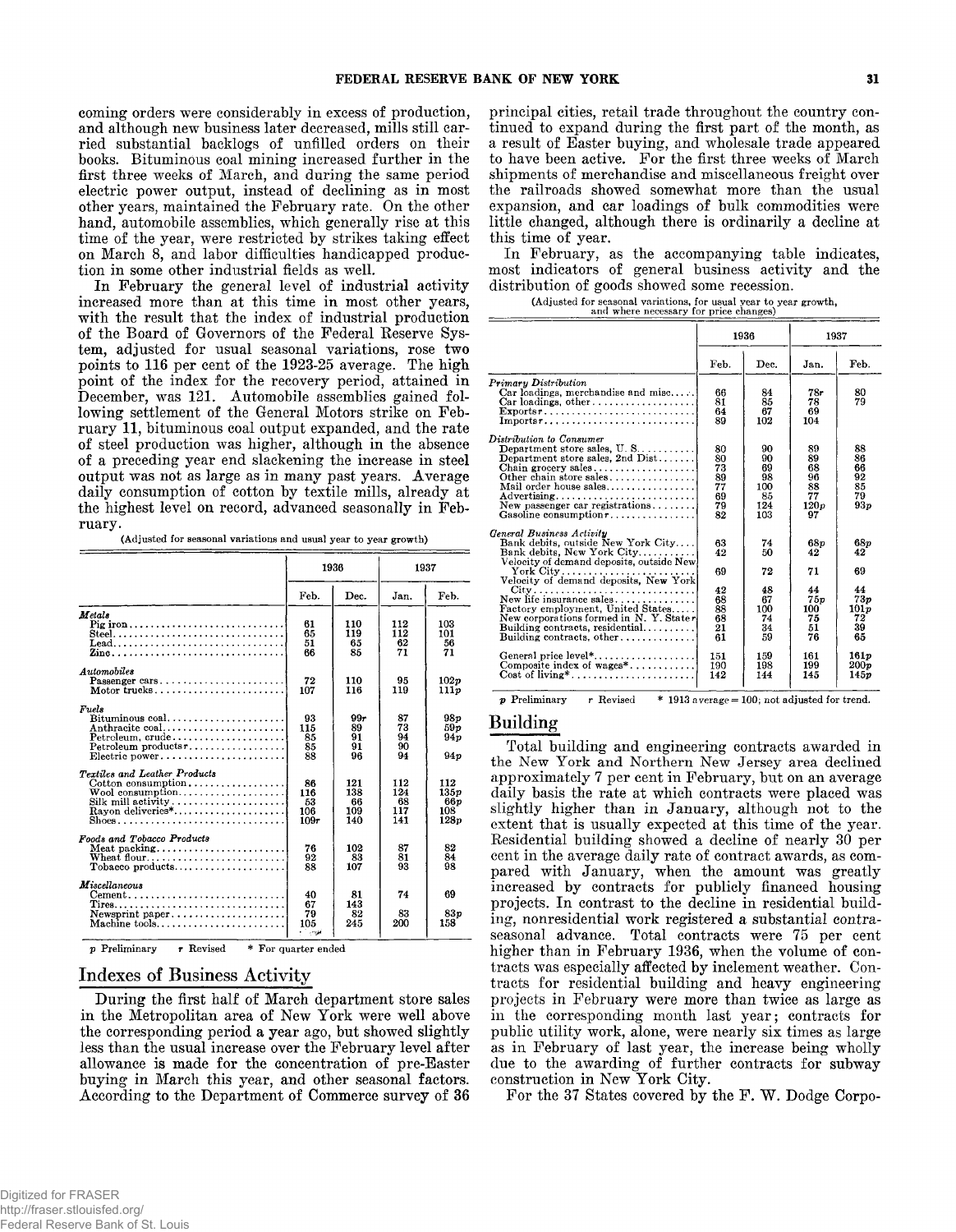**ration report, contracts awarded in February declined to a greater extent than did the total for the New York and Northern New Jersey territory. The decline, amounting to 23 per cent, was accounted for by smaller contract figures reported for each of the major building classifications. Compared with February of last year, however, total contracts showed an increase of 33 per cent; residential construction, which more than doubled, recorded the most pronounced gain. Privately financed projects constituted 63 per cent of the total of all construction work awarded in February, a proportion that has been equaled only once since the summer of 1933.**

# **C om m odity Prices**

**Marked advances in the quotations for both ferrous and nonferrous metals were an important factor in the continued upward movement in general indexes of wholesale commodity prices during March. During the first three weeks of the month the comprehensive Bureau of Labor Statistics index of 784 quotations rose about 2 per cent further, the metals group of this index increasing about 4 per cent to the highest level since early in 1930. The accompanying table shows the recent high points for several individual metal prices, compared with the depression low and previous high points. Most of the quotations have reached levels two or three times the 1932-33 low, and in several cases are above the 1929 highs. All these metals except tin, however, are considerably below the highs established in 1920.**

| Spot Price                                                     | 1920   | 1929   | 1932-33 | Recent |
|----------------------------------------------------------------|--------|--------|---------|--------|
|                                                                | High   | High   | Low     | High   |
| Scrap steel, Pittsburgh (dollars a)                            | 29.00  | 19.75  | 8.25    | 23.75  |
| Finished steel composite price                                 | 47.835 | 18.71  | 13.56   | 23.25  |
| $(cents \, a \, lb.) \dots \dots \dots \dots \dots \dots$      | 4.227  | 2.317  | 1.867   | 2.605  |
| Zinc, E. St. Louis (cents a $lb.$ )                            | 9.50   | 6.80   | 2.30    | 7.50   |
| Lead, N. Y. (cents a $lb.$ )                                   | 9.50   | 8.25   | 2.65    | 7.775  |
| Tin. straits, $N$ , $Y$ , (cents a $lb$ .)                     | 65.00  | 50.375 | 18.35   | 67.00  |
| Copper, domestic electrolytic, N.<br>$\hat{Y}$ . (cents a lb.) | 19.50  | 23.875 | 4.875   | 17.00  |

**Gains also occurred in several other actively traded commodities in March. During the course of the month,** spot cotton rose about  $1\frac{7}{8}$  cents further to  $15\frac{1}{4}$  cents a **pound, the highest price in seven years. Crude rubber, increasing 5 cents to 27 cents a pound, and cash corn, rising 15% cents to \$1.26% a bushel, also reached their highest levels in a number of years. Prices of silk, sugar, and livestock likewise showed net gains, but closed the month slightly below their March highs.**

## **Department Store Trade**

**During the first half of March, total sales of the reporting department stores in the Metropolitan area of New York were 7.8 per cent higher than in the corresponding period a year ago, but somewhat less than the usual seasonal advance from the February level appears to have occurred.**

**In February total sales of the reporting department stores in this district were 7 per cent larger than last year, and after allowing for differences in the number of shopping days between this year and last, the increase in average daily sales was about 11 per cent, a larger gain than in the preceding two months. Sales of the leading apparel stores in this district were approximately 5% per cent higher than last year, and even on a daily basis the** **year to year increase was slightly smaller than in January.**

**Department store stocks of merchandise on hand, at retail valuation, were 20.7 per cent higher than last year, the largest year to year increase since April 1934; large increases in stocks were reported in most of the departments. Collections were slightly lower this year than last in the department stores and also in apparel stores, following ahigher rate of collections in January.**

|                                                                                                                                                                                                                                                                                                                                               | Percentage<br>change<br>February 1937<br>compared with<br>February 1936                                                                                                        |                                                                                                         | Per cent of<br>accounts<br>outstanding<br>January 31<br>collected in<br>February        |                                                           |
|-----------------------------------------------------------------------------------------------------------------------------------------------------------------------------------------------------------------------------------------------------------------------------------------------------------------------------------------------|--------------------------------------------------------------------------------------------------------------------------------------------------------------------------------|---------------------------------------------------------------------------------------------------------|-----------------------------------------------------------------------------------------|-----------------------------------------------------------|
| Locality                                                                                                                                                                                                                                                                                                                                      | Net<br>sales                                                                                                                                                                   | Stock<br>on hand<br>end of<br>month                                                                     | 1936                                                                                    | 1937                                                      |
| New York<br>$Rochester. \ldots \ldots \ldots \ldots \ldots \ldots \ldots \ldots \ldots \ldots$<br>Syracuse<br>Northern New Jersey<br>Bridgeport<br>Elsewhere<br>Northern New York State<br>Southern New York State<br>Central New York State<br>Hudson River Valley District<br>Capital District<br>Westchester and Stamford<br>Niagara Falls | $+5.6$<br>$+13.6$<br>$+6.4$<br>5.7<br>$\pm$<br>$+15.0$<br>8.0<br>$^{+}$<br>0.8<br>$\div$<br>$\ddagger$<br>0.4<br>4.9<br>5.8<br>$^{+}$<br>$+4.0$<br>$+2.8$<br>$-13.1$<br>$-2.3$ | $+22.9$<br>$+18.7$<br>$+18.0$<br>$+13.8$<br>$+20.6$<br>$+5.9$<br>1.4<br>.<br>.<br>.<br>.<br>.<br>.<br>. | 45.0<br>47.2<br>46.2<br>36.8<br>41.1<br>38.9<br>31.4<br>.<br>.<br>.<br>.<br>.<br>.<br>. | 43.9<br>46.7<br>46.0<br>38.4<br>40.7<br>38.6<br>31.1<br>. |
| All department stores                                                                                                                                                                                                                                                                                                                         | $+7.0$                                                                                                                                                                         | $+20.7$                                                                                                 | 43.3                                                                                    | 42.6                                                      |
| Apparel stores                                                                                                                                                                                                                                                                                                                                | $+5.4$                                                                                                                                                                         | $+2.8$                                                                                                  | 42.3                                                                                    | 41.1                                                      |

## **W holesale Trade**

**Total February sales of reporting wholesale firms averaged 17.9 per cent higher than last year, a larger increase than in January. Sales of the shoe concerns, and yardage sales of silk goods reported by the National Federation of Textiles, recorded the most substantial gains over a year previous since July 1933. The cotton goods firms registered the largest year to year increase since September 1935, and the diamond concerns the largest increase in a year. Sales of grocery, men's clothing, and paper firms also showed larger increases than in January, and sales of the stationery concerns were reduced by a smaller percentage than in the previous month. On the other hand, hardware firms registered a smaller increase in sales than in the two preceding months, and the jewelry concerns recorded an increase which was considerably less than in most months of the previous year.**

|                                                                                                      | Percentage<br>change<br>February 1937<br>compared with<br>February 1936                                  |                                                                                                        | January 31                                                           | Per cent of<br>accounts<br>outstanding<br>collected in<br>February   |
|------------------------------------------------------------------------------------------------------|----------------------------------------------------------------------------------------------------------|--------------------------------------------------------------------------------------------------------|----------------------------------------------------------------------|----------------------------------------------------------------------|
| Commodity                                                                                            | <b>Net</b><br>sales                                                                                      | Stock<br>end of<br>month                                                                               | 1936                                                                 | 1937                                                                 |
| $\text{Cottom goods.} \dots \dots \dots \dots \dots \dots \dots \dots \dots$<br>Rayon and silk goods | $+7.2$<br>$+8.2$<br>$+23.4$<br>$+49.7*$<br>$+65.0$<br>$+15.4$<br>$-0.6$<br>$+17.9$<br>$+53.1$<br>$+13.9$ | $+13.0$<br>$\cdots$<br>$\cdots$<br>$\cdots$<br>$\cdots$<br>$+38.9$<br>1.1.1<br>.<br>$+12.7$<br>$+72.4$ | 86.9<br>49.8<br>37.7<br>55.4<br>25.8<br>35.2<br>56.7<br>53.1<br>22.6 | 87.0<br>48.1<br>38.1<br>53.7<br>28.6<br>33.8<br>56.3<br>58.8<br>23.5 |
| Weighted average                                                                                     | $+17.9$                                                                                                  | $\cdots$                                                                                               | 55.6                                                                 | 55.4                                                                 |

\* Quantity figures reported by the National Federation of Textiles, Incorporated, **not** included in weighted average for total wholesale trade.